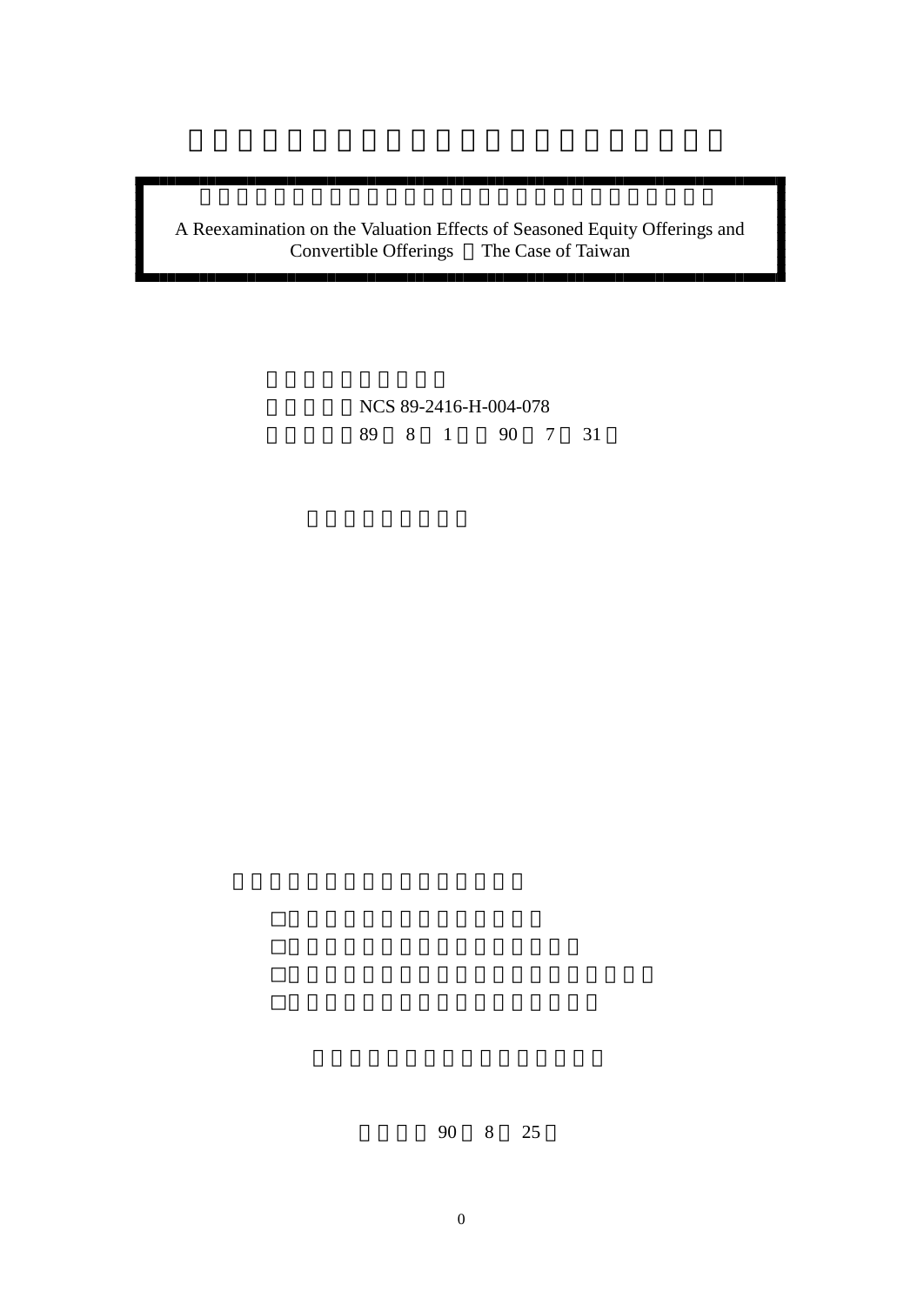## A Reexamination on the Valuation Effects of Seasoned Equity Offerings and

Convertible Offerings The Case of Taiwan

計畫編號:NCS 89-2416-H-004-078 執行期間:89 8 1 日至 90 7 31

> on U.S. markets have documented negative and statistically significant price reactions to both seasoned equity offer and convertible debt offer announcements. And the magnitude of price reactions associated with seasoned equity offer announcements is greater than that of convertible debt offer announcements. However, the direction and magnitude of price reactions to both seasoned equity offer and convertible debt offer announcements in Taiwan stock markets are mixed.

> The purpose of this research is twofold. The first is to reexamination the information content of seasoned equity offer and convertible debt offer announcements in Taiwan stock markets. Only those firms having both seasoned equity and convertible debt offers during the study period are included in the study sample. This sampling design is to eliminate both issues of study period and sample characteristics. The second objective is to examine if the magnitude of price reactions to convertible debt offers is related to the probability of conversion at issue. If the probability of conversion is higher, the magnitude of price reactions should be greater in theory. The empirical results show that price reactions to both seasoned equity offer and convertible debt offer announcements are negative. But only the convertible one is significantly different from zero. On the relation between the magnitude of price reactions and the probability of conversion, the empirical results show that the higher the probability of conversion, the magnitude of price reactions is smaller. This contradicts to the prediction of the

### $5<sub>5</sub>$

## Abstract

In U.S., finance academics study the security-issue decision to understand why firms choose to issue a particular security and how investors react to that choice. Researches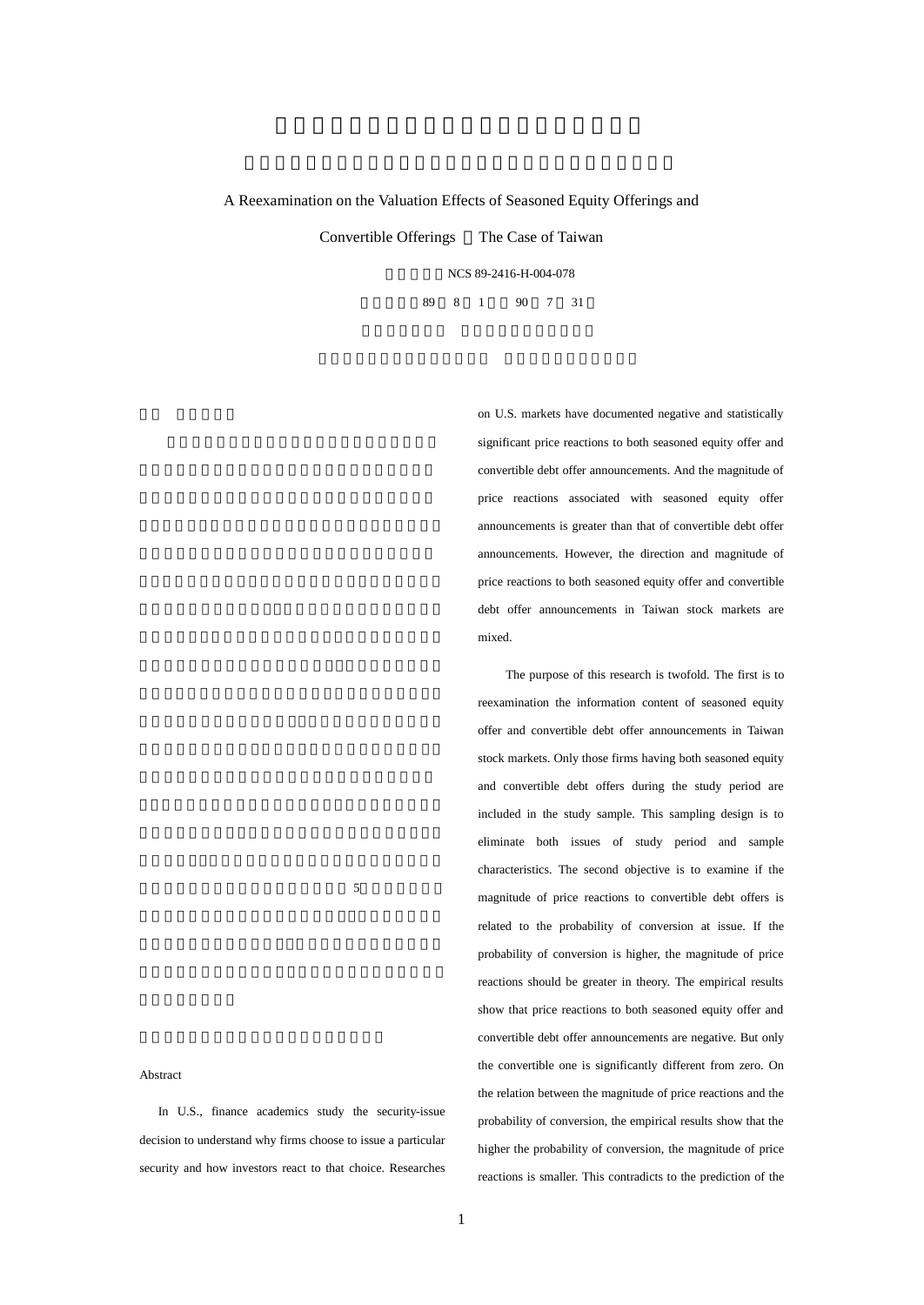





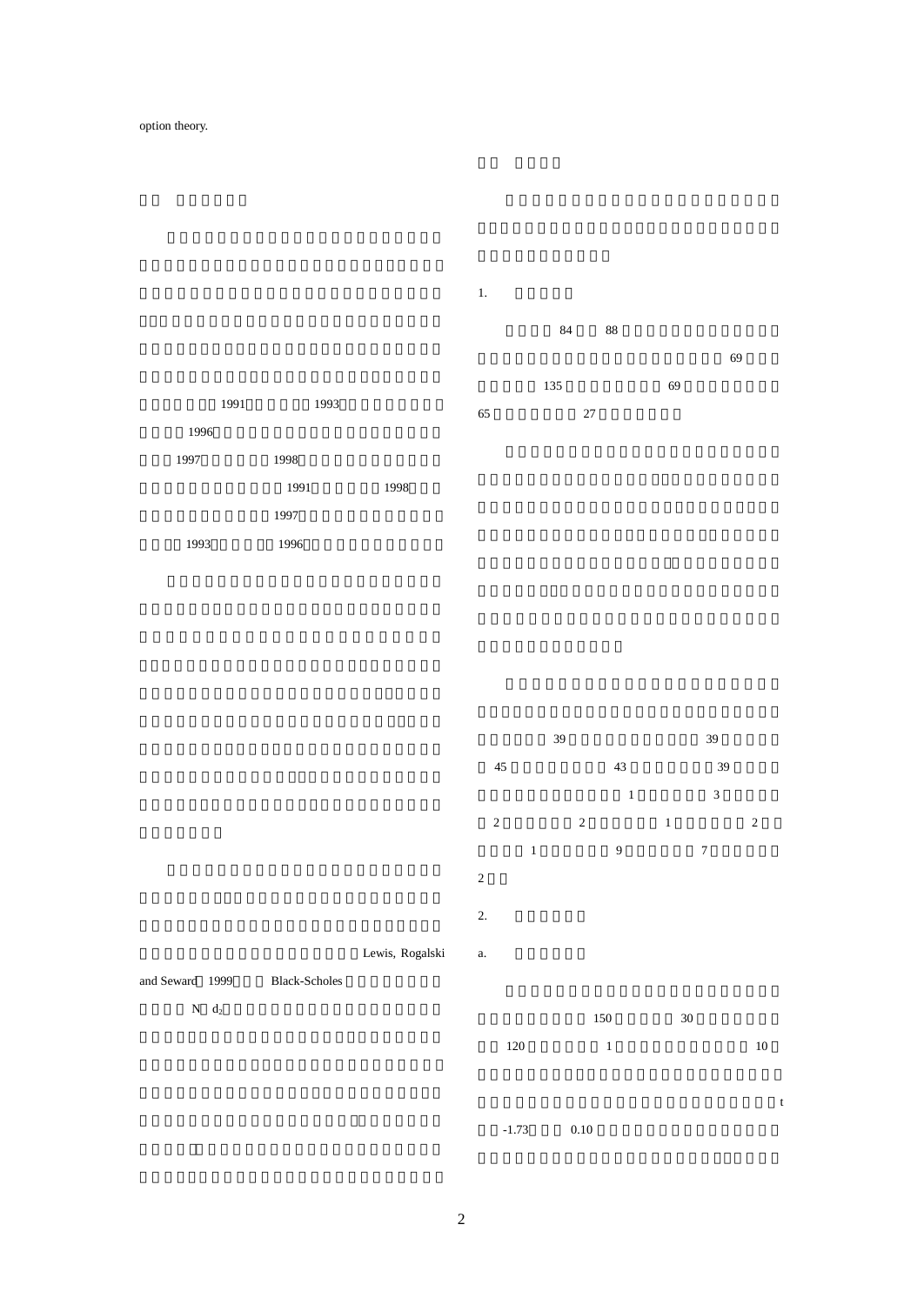| $\gamma$ | 10 |  |
|----------|----|--|
|          |    |  |

| $\,1\,$                     |               | $n = 45$    |                             |                   |                                                  |         |
|-----------------------------|---------------|-------------|-----------------------------|-------------------|--------------------------------------------------|---------|
|                             |               | $\mathbf t$ |                             | $0.10\,$          | $-0.32$<br>t<br>$-0.73$<br>$-$ t $\,$<br>$-2.23$ | 5       |
| $-10$                       | $-0.05$       | $-0.18$     |                             |                   |                                                  | $-0.83$ |
| $-9$                        | $-0.30$       | $-0.88$     | $\mathbf t$                 | $-1.82$<br>$10\,$ |                                                  |         |
| $\mbox{-}8$                 | $-0.05$       | $-0.17$     |                             | 1991              | 1998                                             |         |
| $^{\rm -7}$                 | $+0.21$       | $0.78\,$    | $\sqrt{2}$                  |                   |                                                  |         |
| $-6$                        | $+0.56$       | 1.71        | $n = 43$                    |                   |                                                  |         |
| $\textnormal{-}5$           | $-0.16$       | $-0.41$     |                             |                   | $\ensuremath{\mathbf{t}}$                        |         |
| $^{-4}$                     | $+0.05\,$     | $0.13\,$    | $-10$                       | $-0.16$           | $-0.39$                                          |         |
| $-3$                        | $-0.30$       | $-1.15$     | $-9$                        | $0.35\,$          | $0.78\,$                                         |         |
| $\textnormal{-}2$           | $+0.27$       | $0.65\,$    | $\mbox{-}8$                 | 0.59              | 1.55                                             |         |
| $^{\rm -1}$                 | $+0.34$       | $1.05\,$    | $^{\rm -7}$                 | $0.54\,$          | 1.67                                             |         |
| $\boldsymbol{0}$            | $+0.17$       | $0.50\,$    | $-6$                        | 0.24              | $0.67\,$                                         |         |
| $\,1\,$                     | $-0.51$       | $-1.73$     | $-5$                        | $-0.21$           | $-0.66$                                          |         |
| $\sqrt{2}$                  | $-0.32$       | $-0.95$     | $-4$                        | 0.23              | $0.64\,$                                         |         |
| $\ensuremath{\mathfrak{Z}}$ | $+0.92$       | $2.85**$    | $\textnormal{-3}$           | $0.45\,$          | 1.56                                             |         |
| $\sqrt{4}$                  | $-0.30$       | $-0.87$     | $\mbox{-}2$                 | $-0.02$           | $-0.05$                                          |         |
| $\sqrt{5}$                  | $+0.13$       | $0.46\,$    | $^{\rm -1}$                 | $-0.65$           | $-1.75$                                          |         |
| $\sqrt{6}$                  | $-0.09$       | $-0.28$     | $\boldsymbol{0}$            | $-0.10$           | $-0.32$                                          |         |
| $\boldsymbol{7}$            | $-0.31$       | $-0.89$     | $\,1\,$                     | $-0.73$           | $-2.23*$                                         |         |
| $\,8\,$                     | $-0.89$       | $-2.38*$    | $\sqrt{2}$                  | $-0.17$           | $-0.42$                                          |         |
| $\boldsymbol{9}$            | $-0.27$       | $-0.71$     | $\ensuremath{\mathfrak{Z}}$ | $-0.06$           | $-0.14$                                          |         |
| $10\,$                      | $-0.24$       | $-0.67$     | $\sqrt{4}$                  | $-0.10$           | $-0.28$                                          |         |
| $0, +1$                     | $-0.34$       | $-0.76$     | $\sqrt{5}$                  | 0.28              | $0.76\,$                                         |         |
| $\ast\ast$                  | $0.01\,$      |             | $\sqrt{6}$                  | $0.17\,$          | $0.40\,$                                         |         |
|                             | ×<br>$0.05\,$ |             | $\boldsymbol{7}$            | 0.45              | 1.32                                             |         |
| $\mathbf b.$                |               |             | $\,8\,$                     | $-0.09$           | $-0.23$                                          |         |
| $\sqrt{2}$                  |               |             | $\boldsymbol{9}$            | 0.44              | $1.37\,$                                         |         |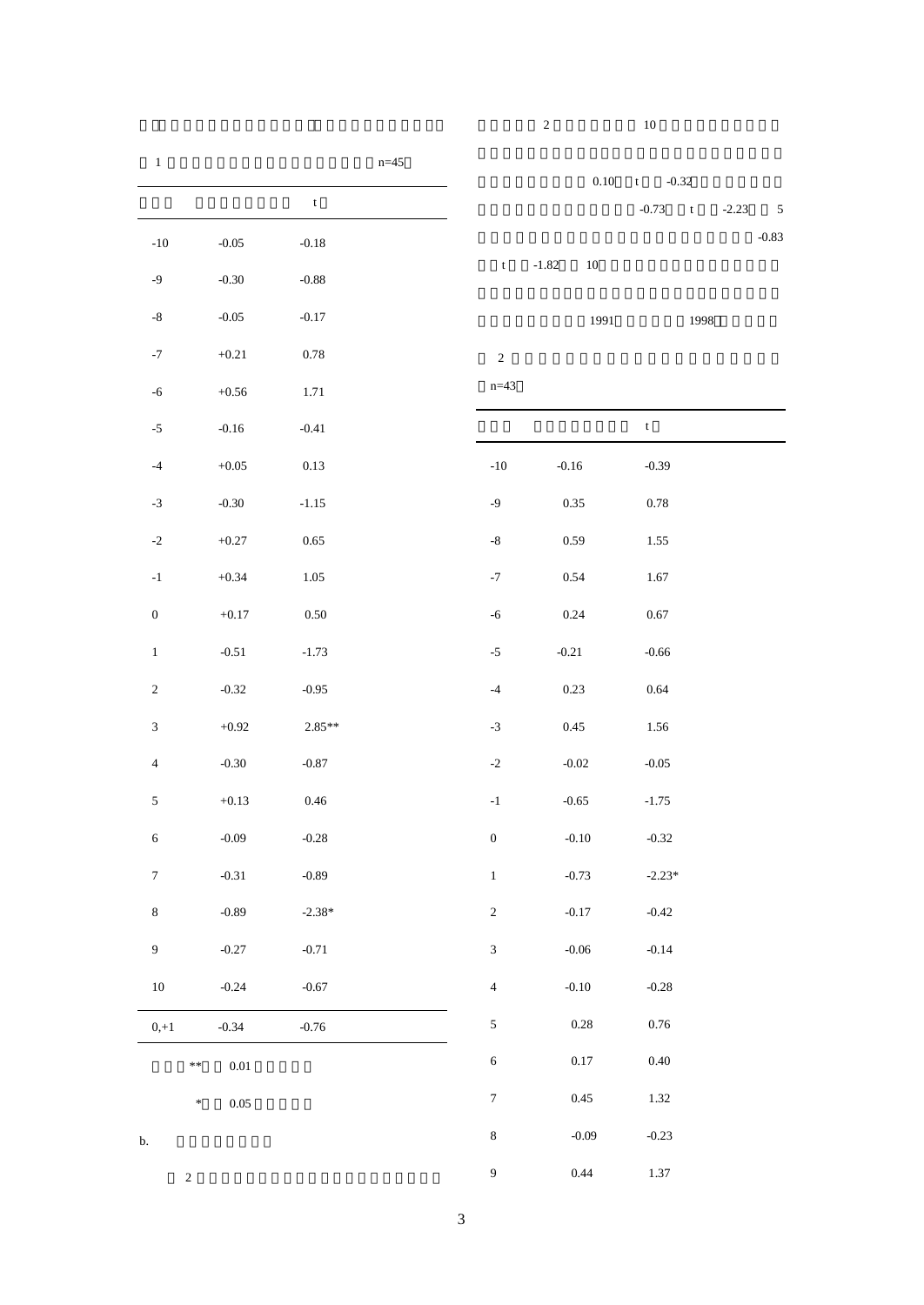| 10     | $-0.44$ | $-1.46$ |  |
|--------|---------|---------|--|
| $0,+1$ | $-0.83$ | $-1.82$ |  |
| **     | 0.01    |         |  |
| $\ast$ | 0.05    |         |  |

| 7  | 0.76               | 1.56    |  |
|----|--------------------|---------|--|
| 8  | 0.80               | 1.52    |  |
| 9  | 0.71               | 1.43    |  |
| 10 | $-0.20$            | $-0.41$ |  |
|    | $\ast\ast$<br>0.01 |         |  |
|    | 0.05<br>$\ast$     |         |  |
| 3. |                    |         |  |

列於表 3

 $3$ 

c.

|                | ÷,      | $\mathsf t$ |  |
|----------------|---------|-------------|--|
| $-10$          | $-0.11$ | $-0.20$     |  |
| $-9$           | 0.65    | 1.16        |  |
| $\mbox{-}8$    | 0.64    | 1.36        |  |
| $\text{-}7$    | 0.33    | 0.78        |  |
| $-6$           | $-0.32$ | $-0.65$     |  |
| $-5$           | $-0.05$ | $-0.10$     |  |
| $-4$           | 0.18    | 0.33        |  |
| $-3$           | 0.75    | 1.93        |  |
| $-2$           | $-0.29$ | $-0.53$     |  |
| $-1$           | $-0.99$ | $-2.02*$    |  |
| $\overline{0}$ | $-0.27$ | $-0.59$     |  |
| $\mathbf{1}$   | $-0.22$ | $-0.50$     |  |
| $\overline{c}$ | 0.15    | 0.27        |  |
| 3              | $-0.98$ | $-1.91$     |  |
| $\overline{4}$ | 0.20    | 0.39        |  |
| 5              | 0.15    | 0.32        |  |
| 6              | 0.26    | 0.49        |  |



t  $R$  $\mathbf{R}^2$